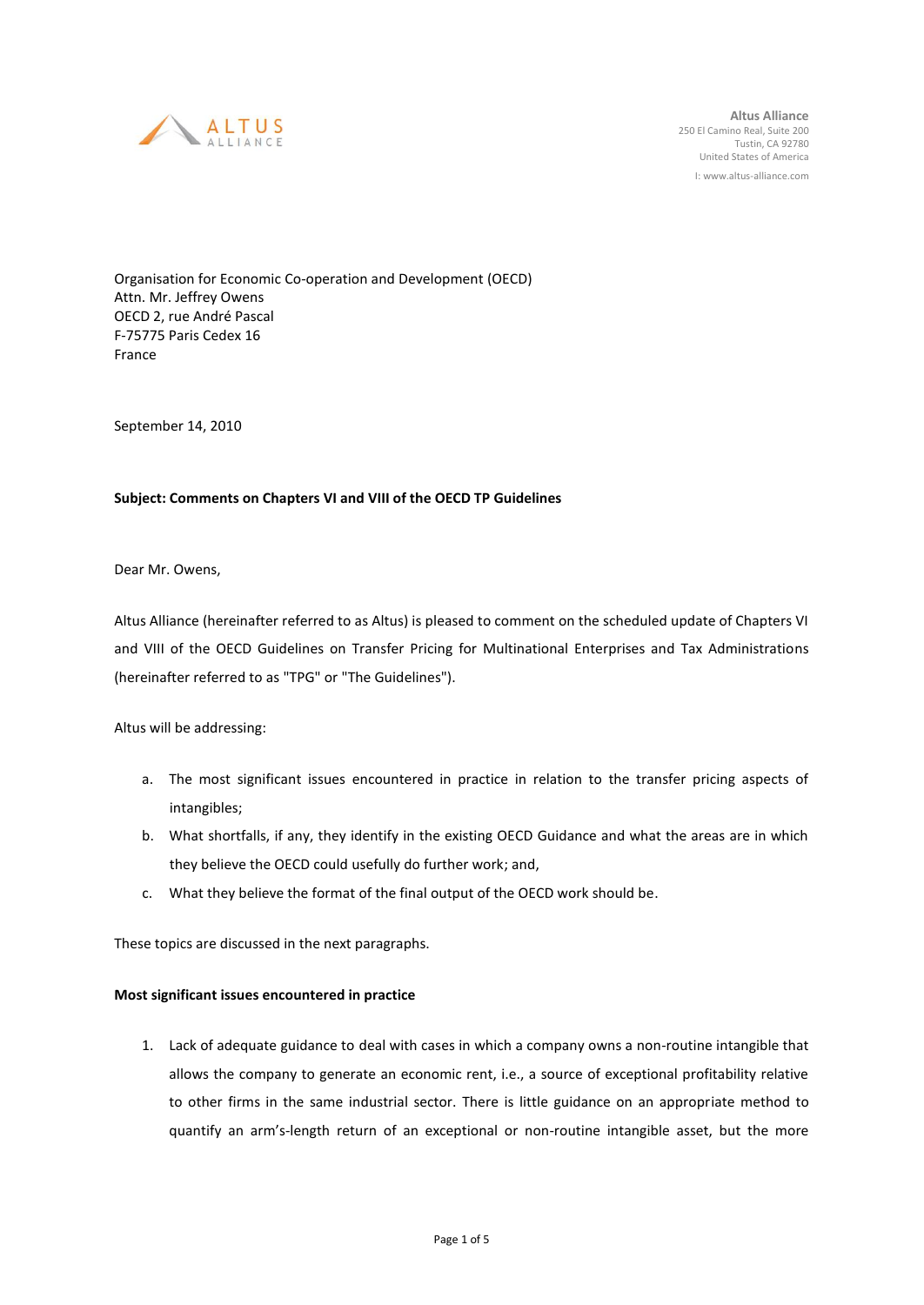significant problem in practice is that no criteria are provided that can be used to identify and differentiate such exceptional assets from more routine intangible assets.

The Guidelines fail to recognize that there are a wide variety of dimensions or qualities that may contribute to the value of a non-routine intangible asset. For example, the discussion of intangible assets in chapter VI is limited and only addresses the distinction between marketing and trade intangibles. Altus believes the commentary in chapter VI should be expanded to address other relevant dimensions that may contribute to the value of non-routine intangible assets such as identifiable / non identifiable, protected / non protected, indefinite life / finite life and unique / routine and the nature of legal remedies available for infringement. Additional guidance should be introduced that includes other characteristics that may contribute to the value of non-routine intangible assets.

- 2. Lack of guidance on arm's-length consideration for **centralised know-how**. It is becoming very common for companies to have developed centralised know-how, i.e., company specific knowledge that has been developed internally that provides a material economic advantage such as cost savings. In addition to well recognized intangibles such as trademarks and patents, centralised know-how can be a valuable asset for a company. For example, centralised innovation can provide a company the ability to distribute innovation throughout the company more rapidly and at lower cost than it competitors. There is little recognition in the Guidelines on the value of centralised know how and no direction on a method to address this issue.
- 3. Lack of guidance on arm's-length consideration for **ongoing know how**. Many companies develop ongoing know how from the expertise obtained from continued performance of activities such as R&D or product development. While ongoing know how contributes to the continued success of many companies, it is inherently difficult to identify the link between ongoing know how and enhanced profitability or revenue growth. In cases where a royalty is paid for such ongoing know how, tax authorities are more likely to challenge such a fee because of the difficulty in demonstrating the economic value, the dearth of information on third-party fees for suck know-how and the lack of authoritative guidance. Addition guidance that recognizes the value of ongoing know how and provides direction on an acceptable transfer pricing method would be useful.
- 4. **Lack of guidance to distinguish a service from know-how.** In many cases contracts for transactions involving a transfer of intangible property also containing provisions on related service elements. In these contracts, it can be very difficult to determine how the consideration in the contract relates to the transfer or licensing of property as opposed to the performance of services<sup>1</sup>. There is little in the way of guidance or examples that indicates how to differentiate between performance of a service and provision of know how. Addition guidance that provides a basis to differentiate the provision of

 $\overline{a}$ 



 $<sup>1</sup>$  TPG paragraph 7.3</sup>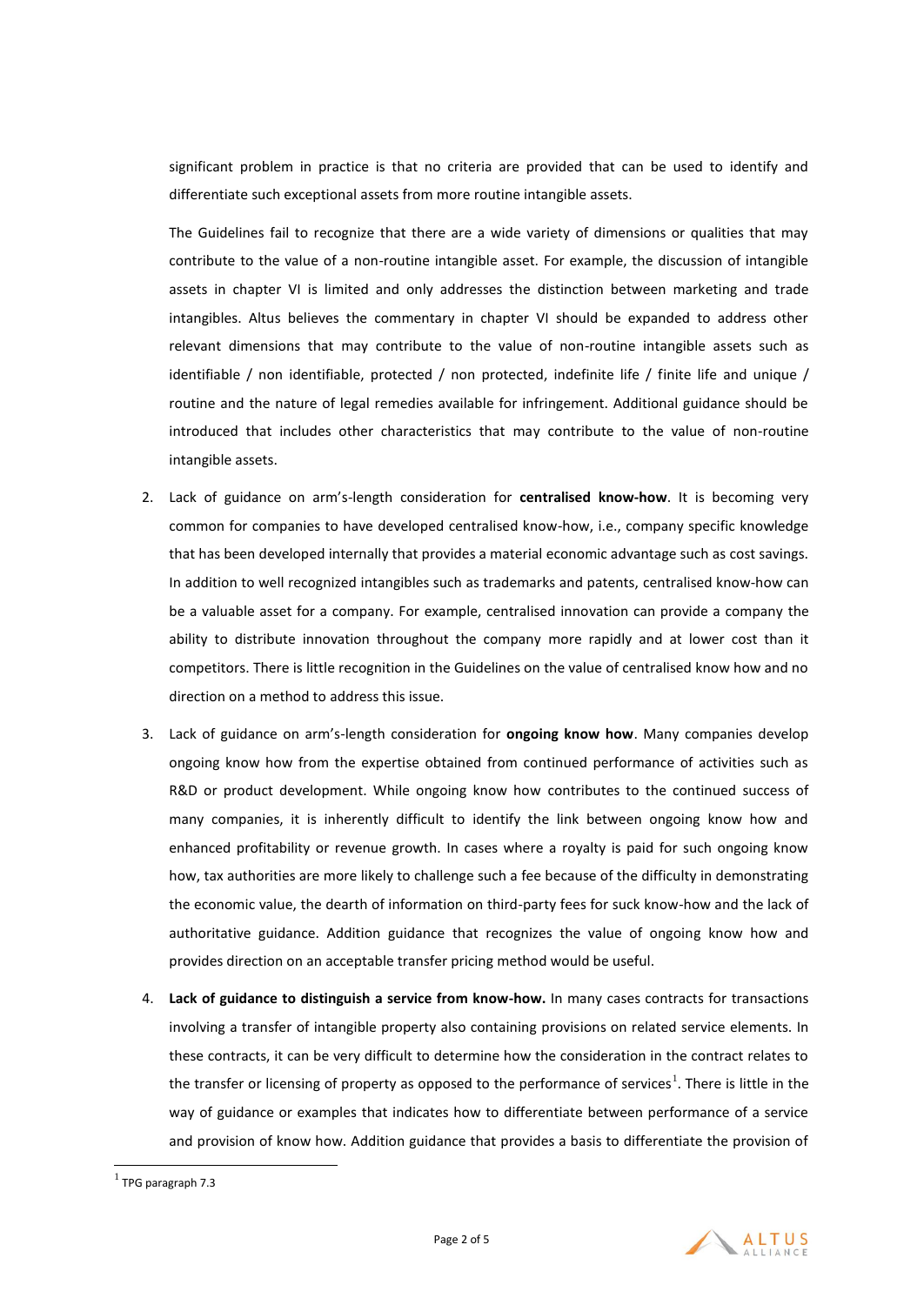know how or other form of intangible property from the performance of a routine service would be useful.

- 5. **Loss making entities and consistent TP approaches**  Although a consistent approach is generally required for transfer pricing of intangibles, tax authorities often challenge cases where a royalty is charged when an entity is loss making. Addition guidance to clarify when and if a royalty charge to loss making entities would be allowed would be useful.
- 6. **Valuation guidelines** The lack of clear valuation guidelines can lead to subjective criteria by both taxpayers and tax administrations. In several countries such as Ecuador, Colombia, Mexico and Brazil this lack of precision has drawn academic criticism and raised the issue of unconstitutionality, based on the principle of legality. $^{2}$

## **Shortfalls in the existing OECD Guidance and Areas for further work**

- 1. A key issue is the need for a clear **definition of intangible property**.
	- Chapter VI introduces the term **"commercial intangible"**, but it is unclear how the term commercial applies in this case and what assets are included in commercial intangibles and what are excluded. Does the term commercial intangibles imply there also non-commercial intangibles? If so, what are non-commercial intangibles? We believe the term commercial intangibles is inherently ambiguous and requires further clarification.
	- As noted above, intangibles assets have various **dimensions** such as identifiable / non identifiable, marketing / trade, protected / non protected, indefinite lifetime / finite lifetime, unique / routine, etc. For transfer pricing purposes, the OECD guidelines should include these qualities and address the degree each of these dimensions are relevant.
	- Intangible assets are defined and discussed in various fields, including the legal, accounting and economics fields. Rather than attempting to reconcile theses approaches and attempt to identify the similarities and differences in these disparate definitions, Altus believes the OECD should develop an **independent definition** of intangible assets developed explicitly for use in transfer pricing.
- 2. **Economic Perspective Required**. Furthermore, to the extent that transfer pricing policy seeks to apply a benchmark based upon the behavior of independent firms operating on an arm's-length basis, Altus believes the definition of intangible assets must be based on an **economic perspective** in order to address the complications in defining and measuring the scope and value of intangible assets as discussed above.

 $\overline{a}$ 



 $^2$  See also "Transfer Pricing: What The Experts Say It Is" by Daniel Rybnik, IBFD ITPJ, 2-2010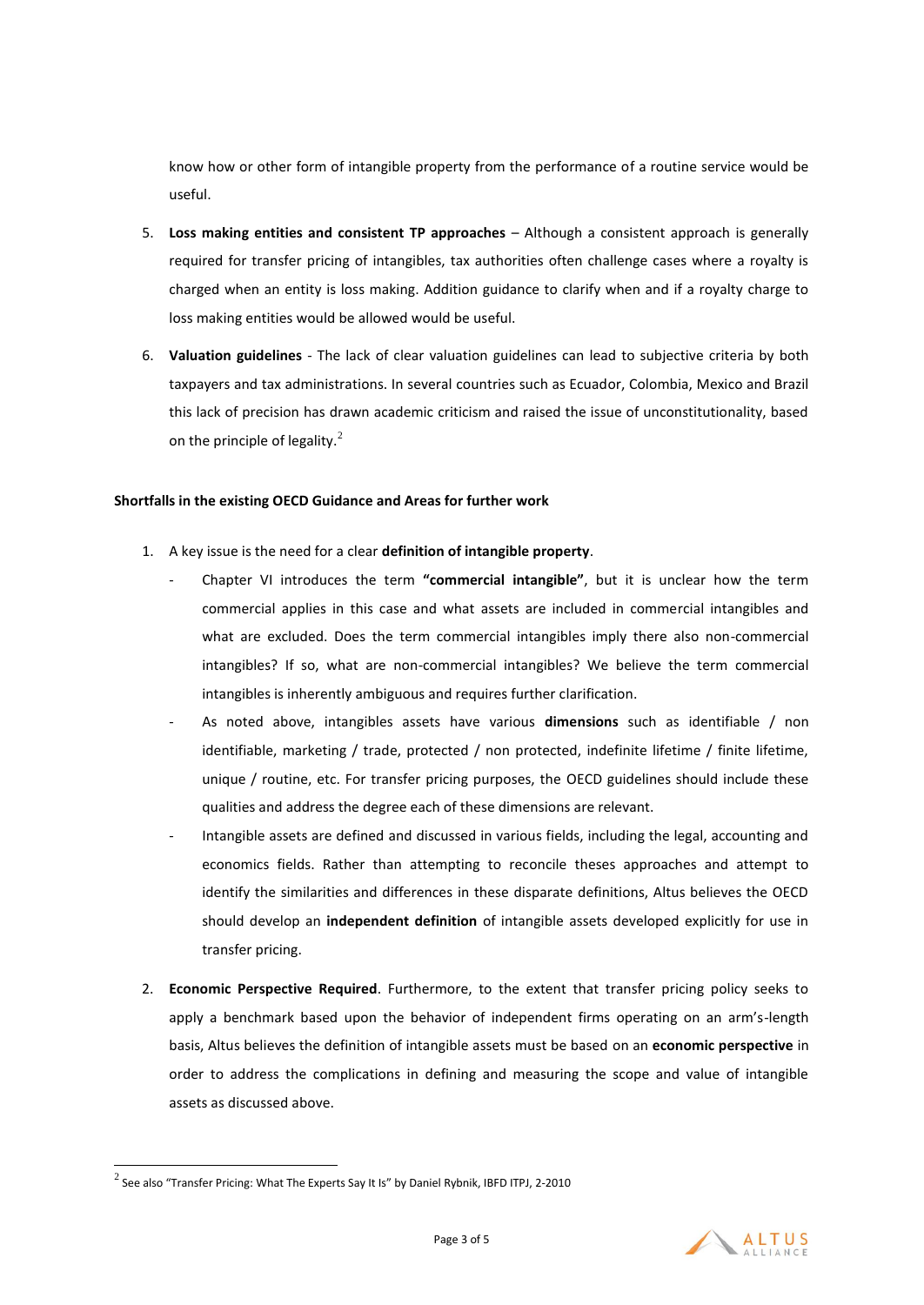- 3. **Potential conflicts**  In cases where conflicts arise in national and international laws with respect to the definition or identification of intangibles for transfer pricing purposes, regulations or accounting standards, guidelines on how to approach these conflicts should be provided.
- 4. **Valuation of intangibles** The OECD does not have extensive expertise or a history of dealing with techniques or methodology for valuation of intangible assets. Altus believes the OECD should avoid seeking to offer detailed valuation guidelines on intangible assets for transfer pricing purposes. Rather, the OECD should provide high level valuation guidance and rely on guidance issued by valuation authorities rather than providing detailed directives to cover valuation methods, issues and approaches.

Even though valuation techniques rely on mathematical formulas, the selection of the variables is dependent on judgement, and therefore valid conclusions can ultimately be reached only if the premises used are truth.

Safe harbour provisions in the field of intangibles valuation would be useful to provide some find of certainty to taxpayers and tax administrations in order to decrease risk exposure, lengthy disputes and documentation burden.

5. Bridge with **Business restructuring** chapter IX – Chapter VI and chapter VI address many issues also covered in chapter IX but these are important considerations that apply to the case of intangible assets inside the context of business restructurings as opposed to the use of intangible assets in ongoing business activity. Altus believes that a distinction should be introduced to clarify the difference between intangible assets used in general business and intangible assets used in the context of business restructurings.

## **Format of final OECD output**

- 1. **Valuation of intangibles** Altus recommends that the OECD should add another chapter to the TPG related to valuation of intangibles – due to the scope of this important topic Altus believes that a separate chapter is justified.
- 2. **Recognition of transactions** Altus believes that a separate section should be included in Chapter VI related to the recognition of transactions for intangibles similar to the treatment in Chapter IX. Due to the increasing amount of controversy related to transfer pricing of intangibles, this part should provide guidance on items such as determining both the business purpose and the economic substance of a transaction and the consequences of non-recognition. The additional section should also address cases in which there is no comparable arm's length transaction or arrangement that can be used to benchmark a transaction or arrangement undertaken within a group of related companies.